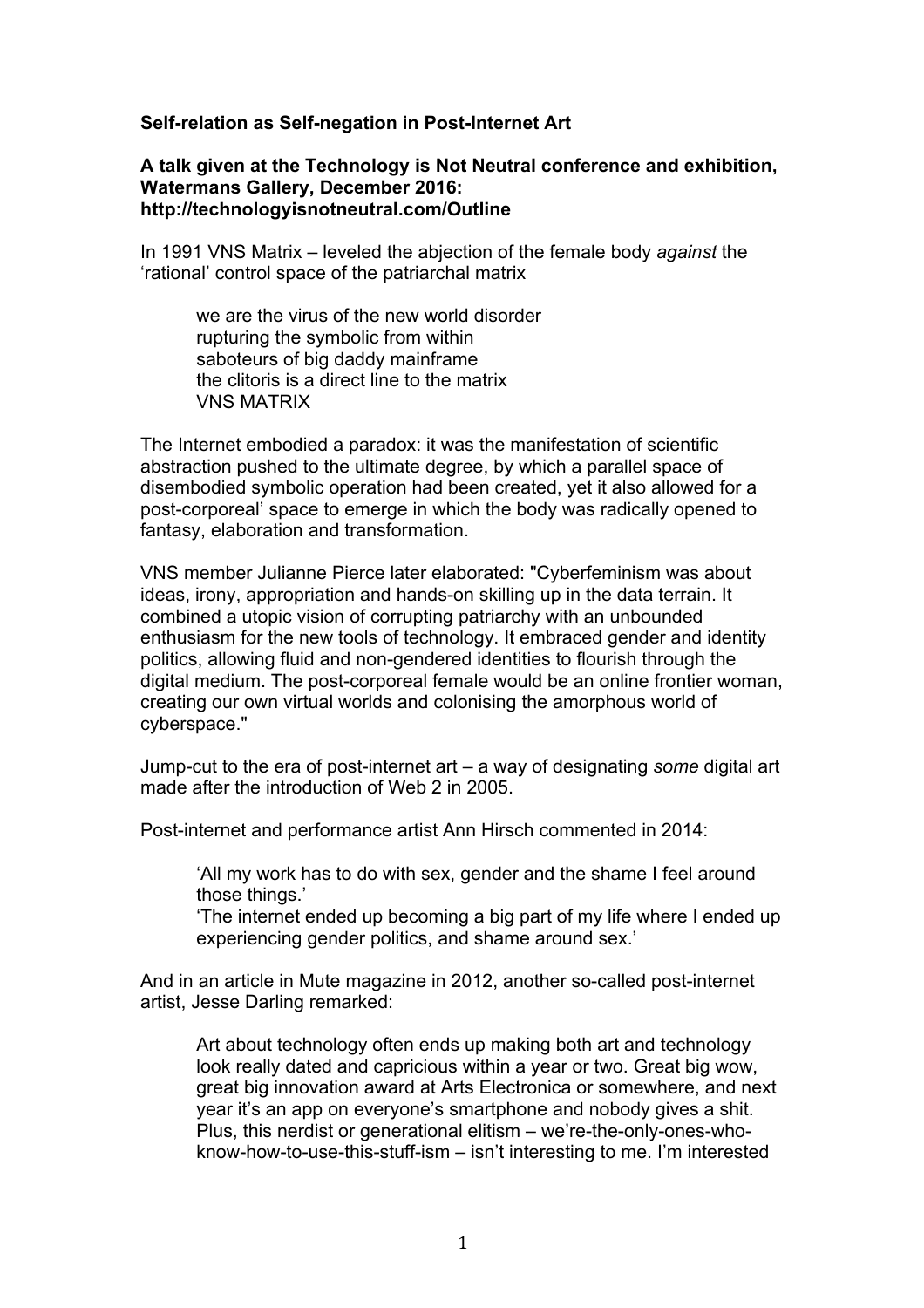in the human condition, as it changes with the times, and/or abides despite everything.

The more the internet became seamlessly embedded into all of life, the more 'intuitive' it was to use, the more its community was converted into users by a handful of corporations who own and control its use, the less artists – female and feminist artists included - became interested in exploring its technical specificities.

Instead, to make a crass generalization, artists working with the internet have become more and more interested in self-presentation and its possibilities as the photographic image becomes the main component of messages.

To use Michel Foucault's schema, the aesthetic of engagements with technology seem to focus increasingly on the internet not as an information communication network but rather as a 'technology of the self'.

What does this mean?

For Foucault, a technology is linked to areas of science through which humans gain knowledge of themselves (he gives the example of economics, biology, psychiatry, medicine, penology). Each of these areas entail certain 'truth games' linked to specific techniques.

He identifies four major types of technology (whose definition unites techniques and technical apparatuses):

- 1) Technologies of production
- 2) Technologies of sign systems, which permit meanings, symbols, signification
- 3) Technologies of power ]
- 4) Technologies of the self which permit individuals to effect by their own means, or with the help of others, a certain number of operations on their own bodies and souls, thoughts, conduct, and way of being, so as to transform themselves in order to attain a certain state of happiness, purity, wisdom, perfection of immortality.

In artist Jennifer Chan's characterisation:

Post-internet art is: 'Peer-responsive, profoundly cute and personal' One can slightly twist this statement to reveal the more general dimension of power that runs through it: In responding to peers it has become essential to show or display oneself in an inculcated idiom named 'personal', whose most acceptable face is 'cuteness'.

While this regime originates outside of art, and while its transposition into the field of art is always highly self-conscious and mediated, we nevertheless need to ask what it means for the earlier exploration of information technologies to disappear behind the exploration of the net as a narcissistic panopticon of self-presentation. And in specific, today we need to ask what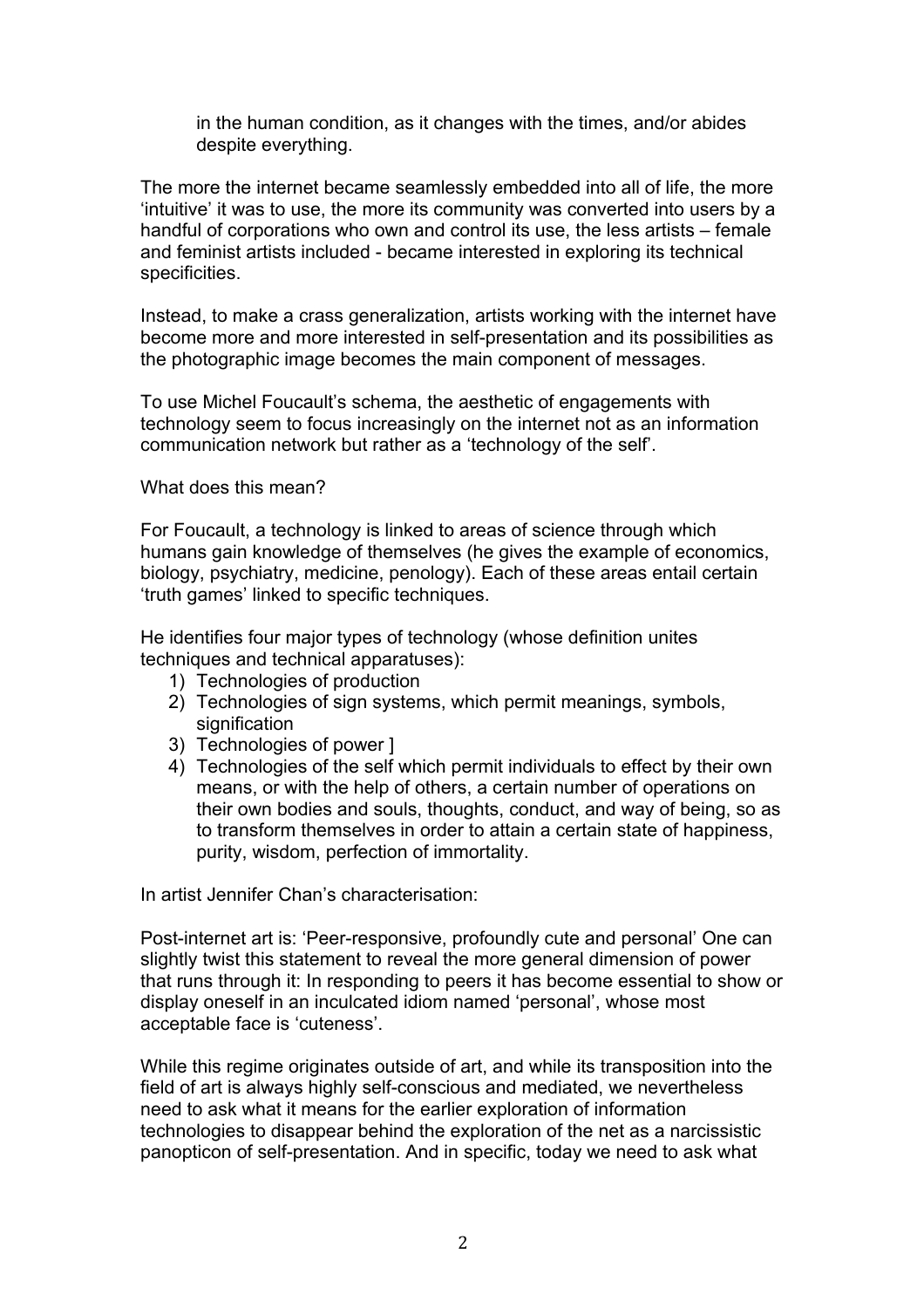that means for the many different struggles against gender oppression that we group together under the term 'feminism'.

Jennifer Chan, Ann Hirsch and Amalia Ulman are all very different artists – despite their reductive tagging as 'post-internet' artists.

Hirsch explores her own sexualized body in the cross fire of the online, anonymous, and telematic field of desire with a certain dispassionate humour that seems to psychically divorce her from her own objectification. She's the ditsiest 'camwhore' that ever was. Yet she has acknowledged that her exploration of this role is non-ironic –

*'The Scandalishious Project* not only looks like all the other videos of girls dancing in their pants that you might find on YouTube, it IS that. People are often mistaken in thinking I am critiquing or parodying the girls who are on YouTube dancing or monologuing. I am not. I am joining them.'

'I believe that whenever you put your body online, in some way you are in conversation with porn.'

One immediately wants to ask whether men feel this to? And if this is true only for women, why do they want to put their bodies online at all, if not to pornographise themselves, and if they do want to do so, why they nonetheless want to claim that their work has feminist objectives?

Still, it's good to resist such moralisms when trying to think through the seismic shift from cyberfeminism to today's gender-troubled net art.

Amalia Ulman's trail of instagram images (albeit time-limited, and now a limited edition of photographs rather than an ongoing practice) seem to fully inhabit the identify of the hot young thing, overly serious about her own beauty, obliviously adrift in a world of brain-dead yet privileged consumption and beauty treatments. Perhaps the performance is simply more slick and convincing, or maybe the narcissism is that bit more real. Does it even matter?

Jennifer Chan's work occasionally pitches her own image into a hyper kitsch world of superficiality, jingles, gifs, video footage and online gaming so tinselly and thin that the play on sincerity, self-exposure confession becomes highly refractory.

So if the performance of self is highly varied and possibly worthy of more detailed scrutiny than I can supply in this short time, what unites these artists is – as I've said – that for them the internet is a space that compels and intensifies a late capitalist technology of the self.

When Foucault was developing this concept in the pre-web 1970s, he was primarily concerned with tracking how the techniques of the self had transitioned from ancient Greece – when the notion of the care of the self was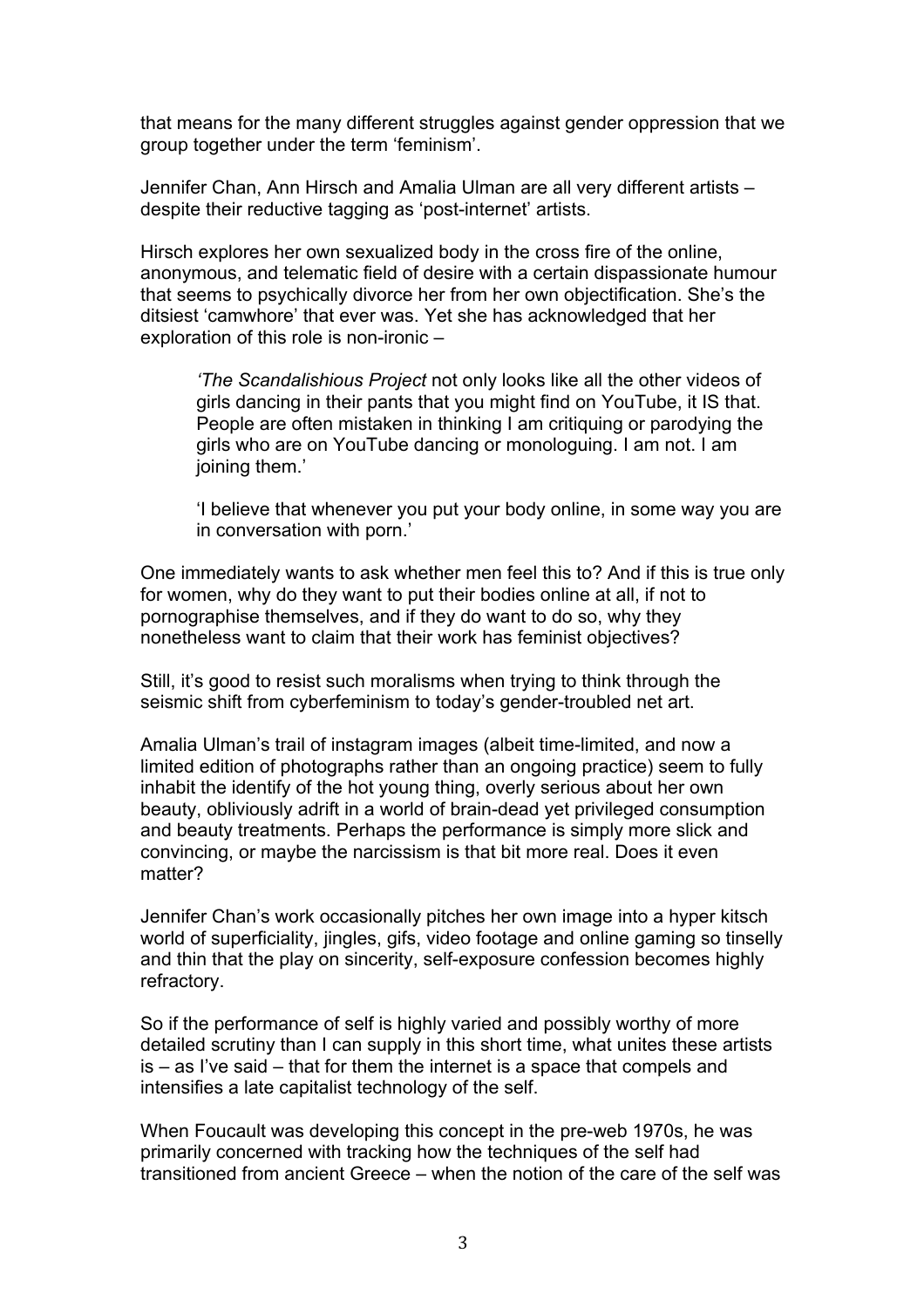first introduced as a technique of enlightened self-relation and selfgovernance – to the contemporary moment, when the techniques of the self had become a tool of biopolitical capitalism – the now familiar concept of the 'entrepreneurship of the self'. For Socrates and the tradition he founded, 'knowing oneself becomes the object of the quest of concern for self'

And this, Foucault says, was political because: 'The effort of the soul to know itself is the principle on which just political action can be founded.' To pay meticulous attention to oneself is, at the same time, to pay attention to ones relations to others. Elsewhere he has discussed the value of *enkrateia*, the Greek principle of self-relation or self-governance, by which the relation to the self, that is self-controlled, is therefore also always a relation to others that is self-restrained.

Yet to reduce this very drastically – probably too drastically – the relation to the self that is conjured in Jennifer Chan's phrase 'peer-responsive' – is a reverse movement to the Greek notion of self-relation. The relation to the self is mediated by an internalization of others' judgments, expectations, demands etc. of oneself; or, in composing oneself in the form of an image to be circulated and consumed by others, one preempts the reaction of others before relating to oneself, thus interrupting self-relation. Maybe we could say that the relation to others that preempts our self-relation becomes a form of self-*negation*.

While many female artists today are right, I think, to draw attention to this urgent crisis of, especially, female negation that operates through the specular economy of the net, the strategy of identification – whether sincere, ironic or post-ironic – blunts the tools that cyberfeminists of early net culture importantly discovered. In calling the 'clitoris a direct line to the matrix' they understood that the body and its desires has the potency and force by which the patriarchal regulations encoded in all Foucauldian layers of technology (and all the dominations associated to them) can be ruptured. If embodiment is subject to external schematization, then this schematization can be leveled as a weapon against the regime of power that wants to fix it.

Greek self-relation, which unpacks as a care of the self based in knowledge of the self, is political because it is an image of subjectification that links how we treat ourselves to how we affect others, as well, how we treat others to how we treat ourselves. When self-relation becomes objectified and spectacularised, then so does our relation to others – and vice versa.

Because the internet is a technology that operates seamlessly across all Foucault's definitions of technology – production, the symbolic, power and the self – there has been an intensification of the mutual impact of each layer upon the other. Ignoring the degree to which the technical layer of technology impacts directly on the layer of self-relation is, in my estimation, not only dangerous but perhaps more importantly a massive missed opportunity.

We get a feeling for this in the work like Sidsel Meineche Hansen's recent exhibition Second Sex War, held at Gasworks this summer. The work pivoted